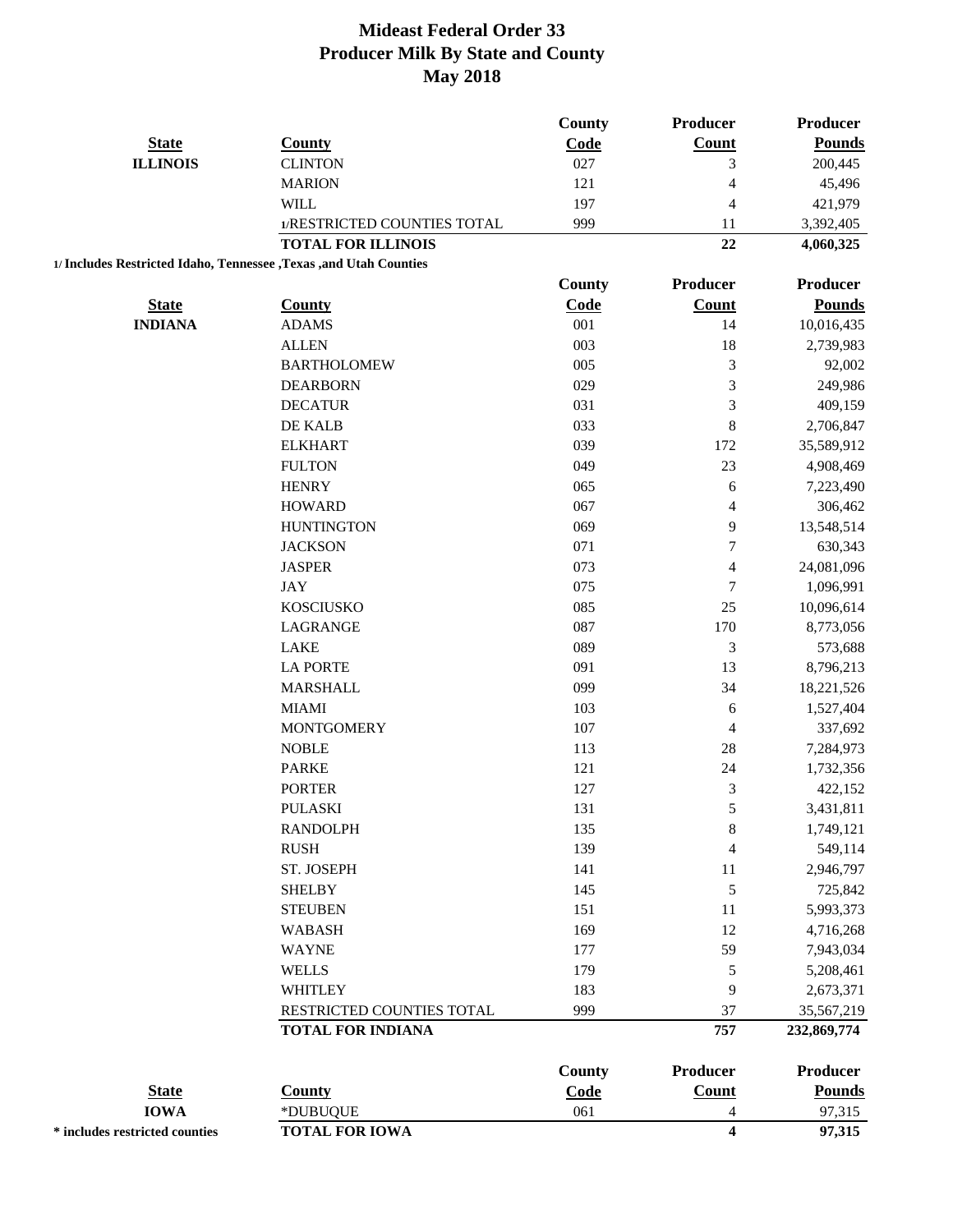|                 |                           | <b>County</b> | <b>Producer</b>  | <b>Producer</b> |
|-----------------|---------------------------|---------------|------------------|-----------------|
| <b>State</b>    | <b>County</b>             | Code          | Count            | <b>Pounds</b>   |
| <b>KENTUCKY</b> | <b>BRACKEN</b>            | 023           | 3                | 7,642           |
|                 | <b>CHRISTIAN</b>          | 047           | 8                | 155,293         |
|                 | <b>FLEMING</b>            | 069           | 3                | 71,693          |
|                 | <b>LINCOLN</b>            | 137           | 10               | 68,604          |
|                 | <b>ROBERTSON</b>          | 201           | $\mathfrak{Z}$   | 10,333          |
|                 | <b>TODD</b>               | 219           | $\,8\,$          | 230,964         |
|                 | <b>WASHINGTON</b>         | 229           | 3                | 91,565          |
|                 | RESTRICTED COUNTIES TOTAL | 999           | 17               | 579,679         |
|                 | <b>TOTAL FOR KENTUCKY</b> |               | 55               | 1,215,773       |
|                 |                           | County        | Producer         | <b>Producer</b> |
| <b>State</b>    | <b>County</b>             | Code          | Count            | <b>Pounds</b>   |
| <b>MARYLAND</b> | <b>GARRETT</b>            | 023           | 40               | 3,160,604       |
|                 | <b>TOTAL FOR MARYLAND</b> |               | 40               | 3,160,604       |
|                 |                           | <b>County</b> | <b>Producer</b>  | <b>Producer</b> |
| <b>State</b>    | <b>County</b>             | Code          | Count            | <b>Pounds</b>   |
| <b>MICHIGAN</b> | <b>ALCONA</b>             | 001           | 4                | 516,542         |
|                 | <b>ALGER</b>              | 003           | 3                | 211,358         |
|                 | <b>ALLEGAN</b>            | 005           | 47               | 32,090,645      |
|                 | <b>ALPENA</b>             | 007           | 21               | 1,934,920       |
|                 | <b>ARENAC</b>             | 011           | 21               | 8,524,807       |
|                 | <b>BARRY</b>              | 015           | 24               | 32,828,065      |
|                 | <b>BAY</b>                | 017           | $\sqrt{5}$       | 1,525,746       |
|                 | <b>BERRIEN</b>            | 021           | $\overline{7}$   | 4,899,919       |
|                 | <b>BRANCH</b>             | 023           | 16               | 6,559,542       |
|                 | <b>CALHOUN</b>            | 025           | 19               | 14,600,541      |
|                 | CASS                      | 027           | 4                | 851,092         |
|                 | <b>CHARLEVOIX</b>         | 029           | $\overline{4}$   | 858,963         |
|                 | <b>CHEBOYGAN</b>          | 031           | 3                | 326,038         |
|                 | <b>CHIPPEWA</b>           | 033           | 6                | 802,637         |
|                 | <b>CLARE</b>              | 035           | 22               | 4,468,036       |
|                 | <b>CLINTON</b>            | 037           | 47               | 78,052,612      |
|                 | <b>DELTA</b>              | 041           | 3                | 311,960         |
|                 | <b>EATON</b>              | 045           | $22\,$           | 2,451,965       |
|                 | <b>EMMET</b>              |               | $\mathfrak{Z}$   | 398,238         |
|                 | <b>GENESEE</b>            | 049           | $\sqrt{5}$       | 1,002,151       |
|                 | <b>GLADWIN</b>            | 051           | 6                | 1,200,048       |
|                 | <b>GRATIOT</b>            | 057           | 33               | 72,487,280      |
|                 | <b>HILLSDALE</b>          | 059           | $22\,$           | 10,996,112      |
|                 | <b>HURON</b>              | 063           | 59               | 92,079,002      |
|                 | <b>INGHAM</b>             | 065           | 21               | 9,738,240       |
|                 | <b>IONIA</b>              | 067           | 39               | 30,658,884      |
|                 | <b>IOSCO</b>              | 069           | 12               | 5,082,864       |
|                 | <b>ISABELLA</b>           | 073           | 35               | 13,426,240      |
|                 | <b>JACKSON</b>            | 075           | 14               | 6,793,886       |
|                 | <b>KALAMAZOO</b>          | 077           | $\boldsymbol{7}$ | 16,423,872      |
|                 | <b>KENT</b>               | 081           | 25               | 16,139,376      |
|                 | <b>LAPEER</b>             | 087           | 24               | 3,376,813       |
|                 | <b>LENAWEE</b>            | 091           | 22               | 39,773,927      |
|                 | <b>LIVINGSTON</b>         | 093           | 10               | 4,905,792       |
|                 | <b>MACOMB</b>             | 099           | $\overline{4}$   | 258,549         |
|                 |                           |               |                  |                 |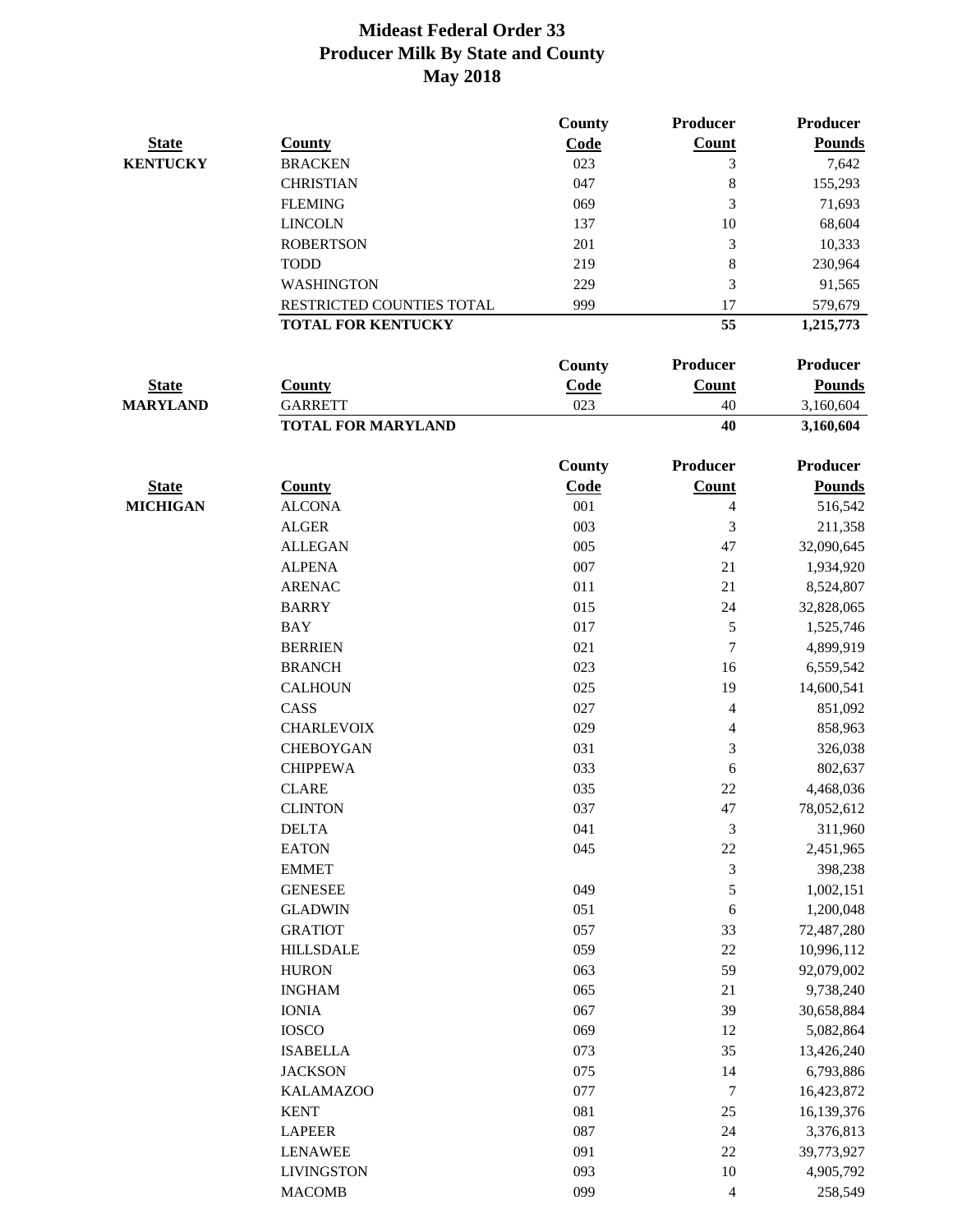|                 |                           | <b>County</b> |                | <b>Producer</b> |
|-----------------|---------------------------|---------------|----------------|-----------------|
| <b>State</b>    | County                    | Code          | Count          | <b>Pounds</b>   |
| <b>MICHIGAN</b> | <b>MARQUETTE</b>          | 103           | 3              | 194,657         |
|                 | <b>MASON</b>              | 105           | 15             | 1,109,610       |
|                 | <b>MECOSTA</b>            | 107           | 17             | 3,370,128       |
|                 | <b>MENOMINEE</b>          | 109           | 12             | 958,868         |
|                 | <b>MIDLAND</b>            | 111           | 3              | 779,596         |
|                 | <b>MISSAUKEE</b>          | 113           | 36             | 43,169,742      |
|                 | <b>MONTCALM</b>           | 117           | 46             | 20,260,577      |
|                 | <b>MONTMORENCY</b>        | 119           | $\overline{4}$ | 438,438         |
|                 | <b>MUSKEGON</b>           | 121           | 15             | 14,744,854      |
|                 | <b>NEWAYGO</b>            | 123           | 41             | 10,593,062      |
|                 | <b>OCEANA</b>             | 127           | $\tau$         | 243,520         |
|                 | <b>OGEMAW</b>             | 129           | 34             | 11,928,274      |
|                 | <b>OSCEOLA</b>            | 133           | 29             | 11,941,596      |
|                 | <b>OSCODA</b>             | 135           | 11             | 657,729         |
|                 | <b>OTTAWA</b>             | 139           | 49             | 51,195,558      |
|                 | PRESQUE ISLE              | 141           | 6              | 36,261          |
|                 | <b>SAGINAW</b>            | 145           | 15             | 5,510,346       |
|                 | <b>ST. CLAIR</b>          | 147           | 82             | 63,190,572      |
|                 | ST. JOSEPH                | 149           | 16             | 5,475,834       |
|                 | <b>SANILAC</b>            | 151           | 11             | 2,243,340       |
|                 | <b>SHIAWASSEE</b>         | 155           | 22             | 10,555,336      |
|                 | <b>TUSCOLA</b>            | 157           | 37             | 31,146,350      |
|                 | VAN BUREN                 | 159           | 11             | 11,018,595      |
|                 | <b>WASHTENAW</b>          | 161           | 17             | 3,724,811       |
|                 | <b>WEXFORD</b>            | 165           | 11             | 950,532         |
|                 | RESTRICTED COUNTIES TOTAL | 999           | 17             | 2,732,068       |
|                 | <b>TOTAL FOR MICHIGAN</b> |               | 1,186          | 824,726,916     |
| <b>State</b>    | County                    | Code          | <b>Count</b>   | <b>Pounds</b>   |
| <b>NEW YORK</b> | <b>CATTARAUGUS</b>        | 009           | 48             | 17,435,363      |
|                 | <b>CHAUTAUQUA</b>         | 013           | 100            | 27,369,680      |
|                 | <b>CHEMUNG</b>            | 015           | 4              | 1,175,499       |
|                 | <b>ERIE</b>               | 029           | 9              | 2,941,885       |
|                 | <b>GENESEE</b>            | 037           | 3              | 5,628,769       |
|                 | <b>LIVINGSTON</b>         | 051           | 6              | 10,616,284      |
|                 | <b>WYOMING</b>            | 121           | 11             | 26,600,977      |
|                 | RESTRICTED COUNTIES TOTAL | 999           | 8              | 6,598,414       |
|                 | <b>TOTAL FOR NEW YORK</b> |               | 189            | 98,366,871      |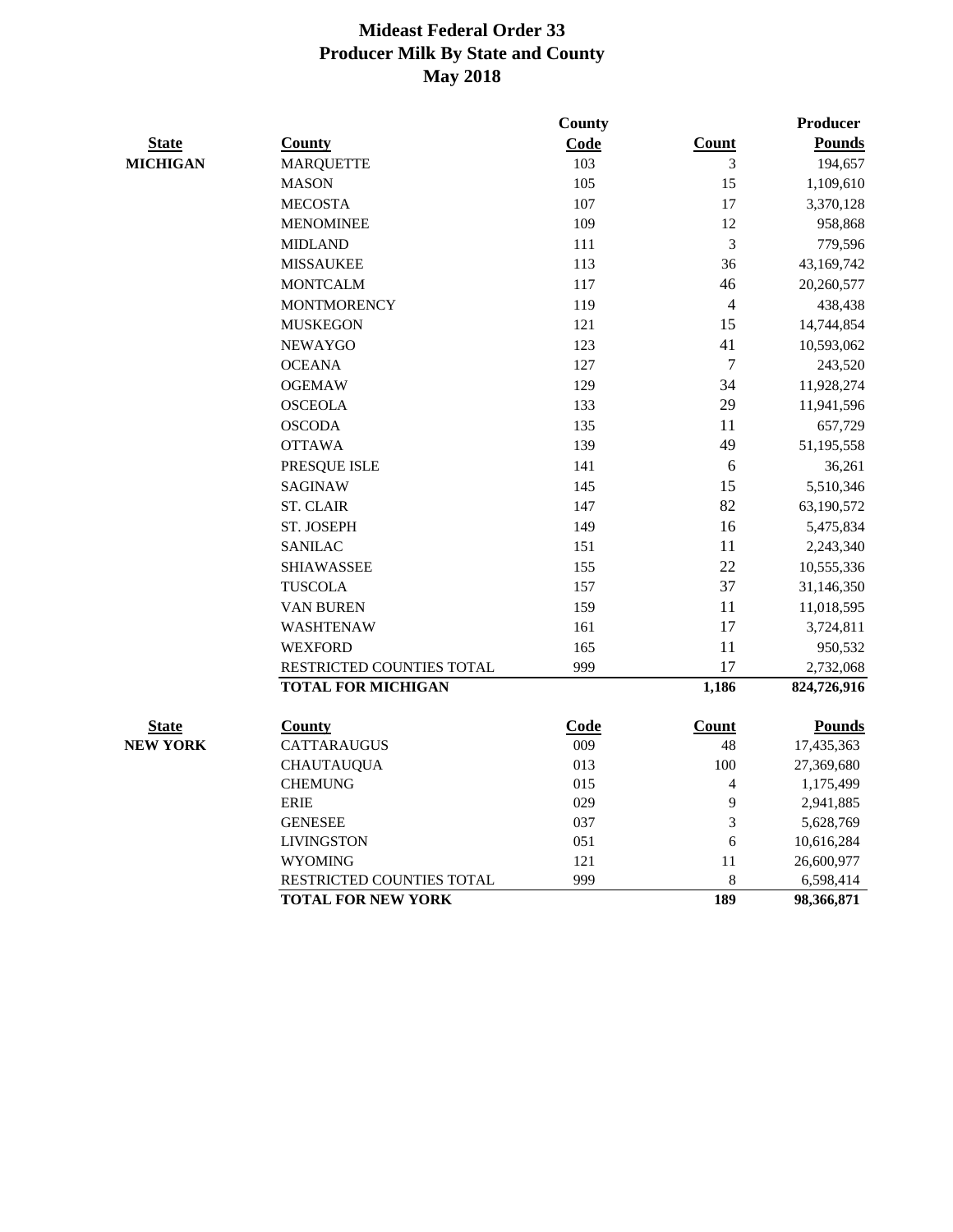|              |                   |             | <b>Producer</b>             | Producer      |
|--------------|-------------------|-------------|-----------------------------|---------------|
| <b>State</b> | <b>County</b>     | <b>Code</b> | Count                       | <b>Pounds</b> |
| <b>OHIO</b>  | <b>ADAMS</b>      | 001         | 14                          | 947,145       |
|              | <b>ALLEN</b>      | 003         | $\overline{4}$              | 599,610       |
|              | <b>ASHLAND</b>    | 005         | 42                          | 16,340,185    |
|              | <b>ASHTABULA</b>  | 007         | $27\,$                      | 6,973,523     |
|              | <b>ATHENS</b>     | 009         | $\mathfrak{Z}$              | 269,864       |
|              | <b>AUGLAIZE</b>   | 011         | 33                          | 6,569,364     |
|              | <b>BELMONT</b>    | 013         | $\overline{9}$              | 998,861       |
|              | <b>BROWN</b>      | 015         | 5                           | 271,454       |
|              | CARROLL           | 019         | 26                          | 2,692,849     |
|              | <b>CHAMPAIGN</b>  | 021         | $\,8\,$                     | 1,161,573     |
|              | <b>CLARK</b>      | 023         | $\overline{4}$              | 7,893,802     |
|              | <b>COLUMBIANA</b> | 029         | $72\,$                      | 15,454,706    |
|              | <b>COSHOCTON</b>  | 031         | 21                          | 2,879,786     |
|              | <b>CRAWFORD</b>   | 033         | $\,8\,$                     | 3,518,717     |
|              | <b>DARKE</b>      | 037         | 31                          | 8,586,440     |
|              | <b>DEFIANCE</b>   | 039         | $\tau$                      | 9,221,528     |
|              | <b>DELAWARE</b>   | 041         | $\overline{4}$              | 324,404       |
|              | <b>FAIRFIELD</b>  | 045         | 9                           | 639,754       |
|              | <b>FULTON</b>     | 051         | 10                          | 5,979,374     |
|              | <b>GEAUGA</b>     | 055         | 49                          | 5,237,275     |
|              | <b>GREENE</b>     | 057         | $\overline{4}$              | 1,251,124     |
|              | <b>GUERNSEY</b>   | 059         | 3                           | 202,786       |
|              | <b>HANCOCK</b>    | 063         | 3                           | 1,719,018     |
|              | <b>HARDIN</b>     | 065         | 9                           | 14,560,908    |
|              | <b>HARRISON</b>   | 067         | 6                           | 516,437       |
|              | <b>HENRY</b>      | 069         | $\sqrt{6}$                  | 4,066,291     |
|              | <b>HIGHLAND</b>   | 071         | 21                          | 1,281,257     |
|              | <b>HOLMES</b>     | 075         | 159                         | 14,726,135    |
|              | <b>HURON</b>      | 077         | 40                          | 6,742,922     |
|              | <b>JACKSON</b>    | 079         | 5                           | 116,758       |
|              | <b>JEFFERSON</b>  | 081         | 7                           | 707,348       |
|              | <b>KNOX</b>       | 083         | 29                          | 9,288,552     |
|              | <b>LICKING</b>    | 089         | $10\,$                      | 8,260,374     |
|              | <b>LOGAN</b>      | 091         | 30                          | 4,843,536     |
|              | <b>LORAIN</b>     | 093         | 12                          | 1,888,781     |
|              | <b>MADISON</b>    | 097         | 7                           | 13,398,738    |
|              | <b>MAHONING</b>   | 099         | 27                          | 9,096,927     |
|              | <b>MARION</b>     | 101         | $\ensuremath{\mathfrak{Z}}$ | 8,640,611     |
|              | <b>MEDINA</b>     | 103         | 19                          | 3,776,311     |
|              | <b>MEIGS</b>      | 105         | $\sqrt{5}$                  | 562,999       |
|              | <b>MERCER</b>     | 107         | 83                          | 33,003,161    |
|              | <b>MIAMI</b>      | 109         | $\,8\,$                     | 1,149,946     |
|              | <b>MONROE</b>     | 111         | 7                           | 722,960       |
|              | <b>MORGAN</b>     | 115         | $\boldsymbol{7}$            | 1,872,520     |
|              | <b>MORROW</b>     | 117         | 8                           | 3,159,043     |
|              | <b>MUSKINGUM</b>  | 119         | 11                          | 1,271,499     |
|              | <b>PAULDING</b>   | 125         | 6                           | 19,621,367    |
|              | <b>PERRY</b>      | 127         | 3                           | 309,710       |
|              | <b>PICKAWAY</b>   | 129         | 4                           | 2,993,778     |
|              | <b>PIKE</b>       | 131         | $\overline{4}$              | 105,883       |
|              | <b>PORTAGE</b>    | 133         | 10                          | 3,419,014     |
|              | <b>PREBLE</b>     | 135         | 9                           | 1,415,280     |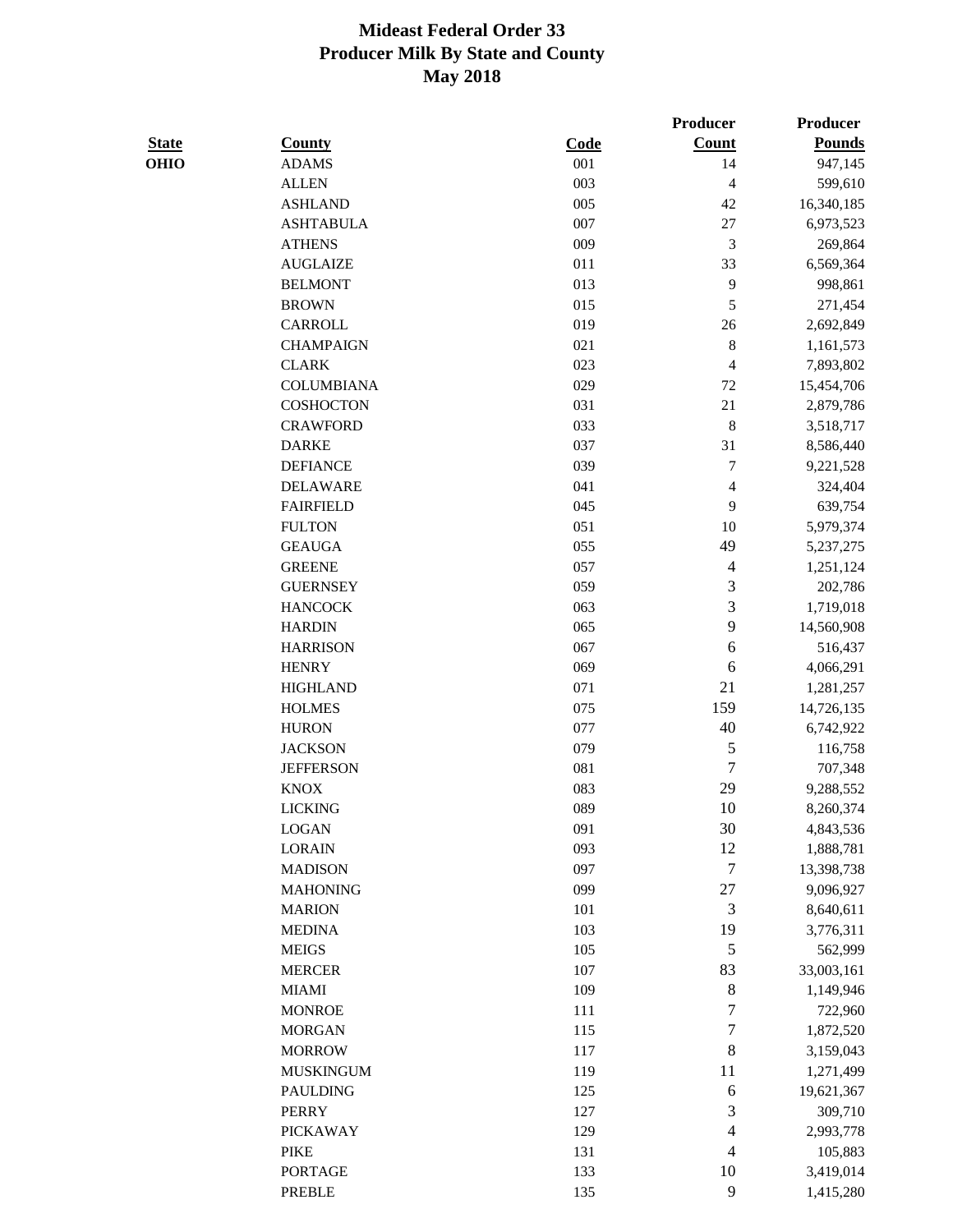|              |                           | <b>County</b> | <b>Producer</b> | Producer        |
|--------------|---------------------------|---------------|-----------------|-----------------|
| <b>State</b> | <b>County</b>             | Code          | Count           | <b>Pounds</b>   |
| <b>OHIO</b>  | <b>PUTNAM</b>             | 137           | 12              | 3,282,791       |
|              | <b>RICHLAND</b>           | 139           | 102             | 12,318,656      |
|              | <b>ROSS</b>               | 141           | 4               | 184,745         |
|              | <b>SANDUSKY</b>           | 143           | $\,8\,$         | 960,846         |
|              | <b>SENECA</b>             | 147           | 3               | 888,388         |
|              | <b>SHELBY</b>             | 149           | 40              | 7,740,768       |
|              | <b>STARK</b>              | 151           | 65              | 16,891,414      |
|              | <b>TRUMBULL</b>           | 155           | 22              | 4,373,193       |
|              | TUSCAWARAS                | 157           | 125             | 9,614,520       |
|              | <b>UNION</b>              | 159           | $\,8\,$         | 1,130,803       |
|              | <b>VAN WERT</b>           | 161           | 6               | 7,863,360       |
|              | <b>WASHINGTON</b>         | 167           | 16              | 3,223,723       |
|              | <b>WAYNE</b>              | 169           | 201             | 61,656,134      |
|              | <b>WOOD</b>               | 173           | 4               | 1,486,413       |
|              | <b>WYANDOT</b>            | 175           | 6               | 750,268         |
|              | RESTRICTED COUNTIES TOTAL | 999           | 23              | 15,830,152      |
|              | <b>TOTAL FOR OHIO</b>     |               | 1,596           | 419,448,362     |
|              |                           |               |                 |                 |
|              |                           | County        | Producer        | <b>Producer</b> |
| <b>State</b> | <b>County</b>             | Code          | <b>Count</b>    | <b>Pounds</b>   |
| PENNSYLVANIA | <b>ARMSTRONG</b>          | 005           | 21              | 3,279,507       |
|              | <b>BEAVER</b>             | 007           | 19              | 1,217,751       |
|              | <b>BRADFORD</b>           | 015           | 6               | 1,107,875       |
|              | <b>BUTLER</b>             | 019           | 25              | 3,890,585       |
|              | <b>CAMBRIA</b>            | 021           | $\,8\,$         | 1,685,855       |
|              | <b>CENTRE</b>             | 027           | $\tau$          | 489,691         |
|              | <b>CLARION</b>            | 031           | 21              | 3,096,480       |
|              | <b>CLEARFIELD</b>         | 033           | $\,8\,$         | 811,040         |
|              | <b>CLINTON</b>            | 035           | 11              | 53,828          |
|              | <b>COLUMBIA</b>           | 037           | 11              | 525,730         |
|              | <b>CRAWFORD</b>           | 039           | 110             | 19,891,251      |
|              | <b>ELK</b>                | 047           | 8               | 606,979         |
|              | ERIE                      | 049           | 53              | 5,461,422       |
|              | FAYETTE                   | 051           | 21              | 2,737,665       |
|              | <b>FOREST</b>             | 053           | $\mathfrak{Z}$  | 250,741         |
|              | <b>INDIANA</b>            | 063           | 46              | 8,439,446       |
|              | <b>JEFFERSON</b>          | 065           | 24              | 2,284,520       |
|              | <b>LAWRENCE</b>           | 073           | 32              | 6,587,425       |
|              | <b>MERCER</b>             | 085           | 56              | 8,203,535       |
|              | <b>SOMERSET</b>           | 111           | 62              | 4,418,596       |
|              | <b>VENANGO</b>            | 121           | $\tau$          | 1,013,314       |
|              | <b>WARREN</b>             | 123           | 30              | 1,842,329       |
|              | <b>WASHINGTON</b>         | 125           | 25              | 2,997,103       |
|              | WESTMORELAND              | 129           | 34              | 5,660,953       |
|              | RESTRICTED COUNTIES TOTAL | 999           | 13              | 1,238,357       |
|              | TOTAL FOR PENNSYLVANIA    |               | 661             | 87,791,978      |